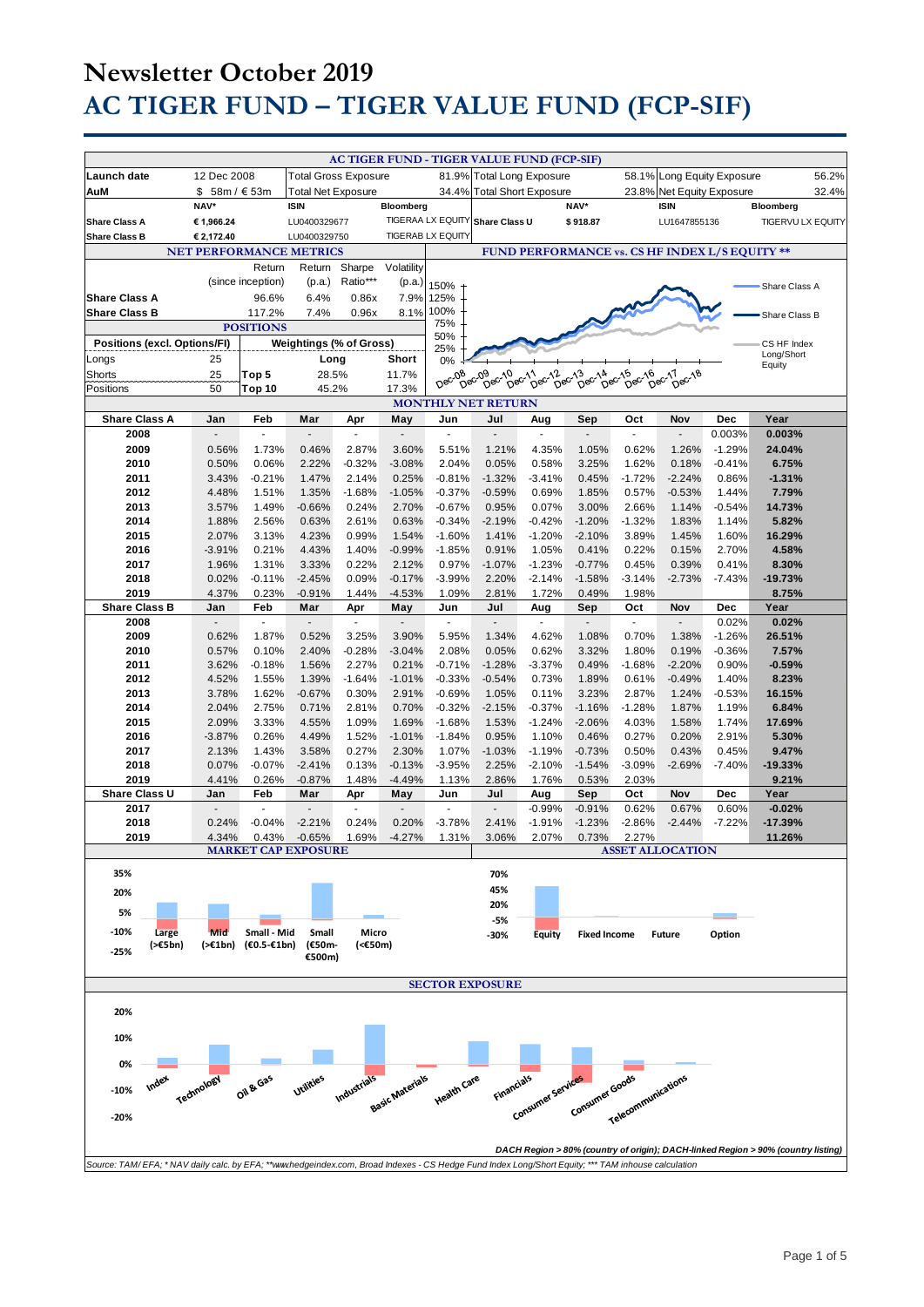### **Tiger Value Fund – October 2019**

### **O Returns: +1.98% (class A)/+2.03% (class B)/+2.27% (class U)**

In October, the Tiger Value Fund ("TVF") had a positive net return of +1.98% for share class A and +2.03% for share class B, making a cumulative net return of +8.75%/+9.21% for share class A and B for the year-to-date and  $+96.6\sqrt[6]{+117.2\%}$  since inception (share class A/B). Our FX hedged USD share class U had a net return of +2.27% in October, making a cumulative net return of 11.26% for the year to date.

### **O Commentary: Good performance despite low net exposure**

In October, we had an adjusted average net equity exposure of around 24% significantly below the average of 35% in September as we took profits on good performing small caps. As a result of our new long ideas and some short covering our net equity exposure stood at 32.4% at month end. Overall the performance of our long book was positive although several value investments and small caps are still lagging the overall equity market performance. Our key success factor over the last months was our contrarian stock picking and catalysts approach.

In our long book our top positive attributors were PNE Wind (+96bp), Tele Columbus (+93bp), EnergieKontor (+49bp), VA-Q-TEC (+48bp) and Bayer (+43bp). We have sold our PNE shares which profited from Morgan Stanley Infrastructure Partners who announced a takeover bid of 4 Euro per PNE share. The takeover of PNE also draw more investor attention towards other mispriced renewable assets such as EnergieKontor and ABO Invest. Low interest rates and a high demand for renewable assets as well as Germany´s bottleneck to approve new renewable projects has resulted into a significant revaluation of solar and wind parks.

On the negative side we had several positions such as Ferratum (-46bp) and Singulus (-11bp) which still didn´t perform. Both positions suffered from continued selling pressure due to a lack of positive news and are now trading at a mid-single digit PER 2020.

Tele Columbus (TC1 GY) is another position with significant share overhang and selling pressure as the company was one of the worst performers in 2018 and 2019. After several disappointments many frustrated investors haven´t recognized that the investment case now has turned to the positive. After Oliver Samwer/Rocket Internet took the 12% share overhang from Threadneedle end of October Tele Columbus shares started to perform. We still see a misperception in the market as positive news such as the announcement of the new wholesale customer Telefonica Deutschland triggered sellers after an initial positive share price reaction. The new customer win confirms our channel checks on the Tele Columbus network quality which attracts also wholesale customers supporting our growth scenario. We would expect at least one more wholesale business partner to join the Tele Columbus network before the potential NetCo sale materializes. The latest NetCo deals imply multiples of 13-25x EBITDA which would value the Tele Columbus NetCo assets between Eur 1.7bn and 3.2bn implying a negative value for its retail business at its current market capitalization of just Eur 0.3bn and Eur 1.4bn net debt. We expect a strong performance of our Tele Columbus position with several positive catalysts over the coming months and stay invested.

On our single shorts (-68bp) it became more challenging to profit from negative earnings surprises as earnings expectations have come down significantly with too many investors looking to buy after poor earnings announcements. As equity markets such as DAX and MDAX were up 3.5% and 1.4%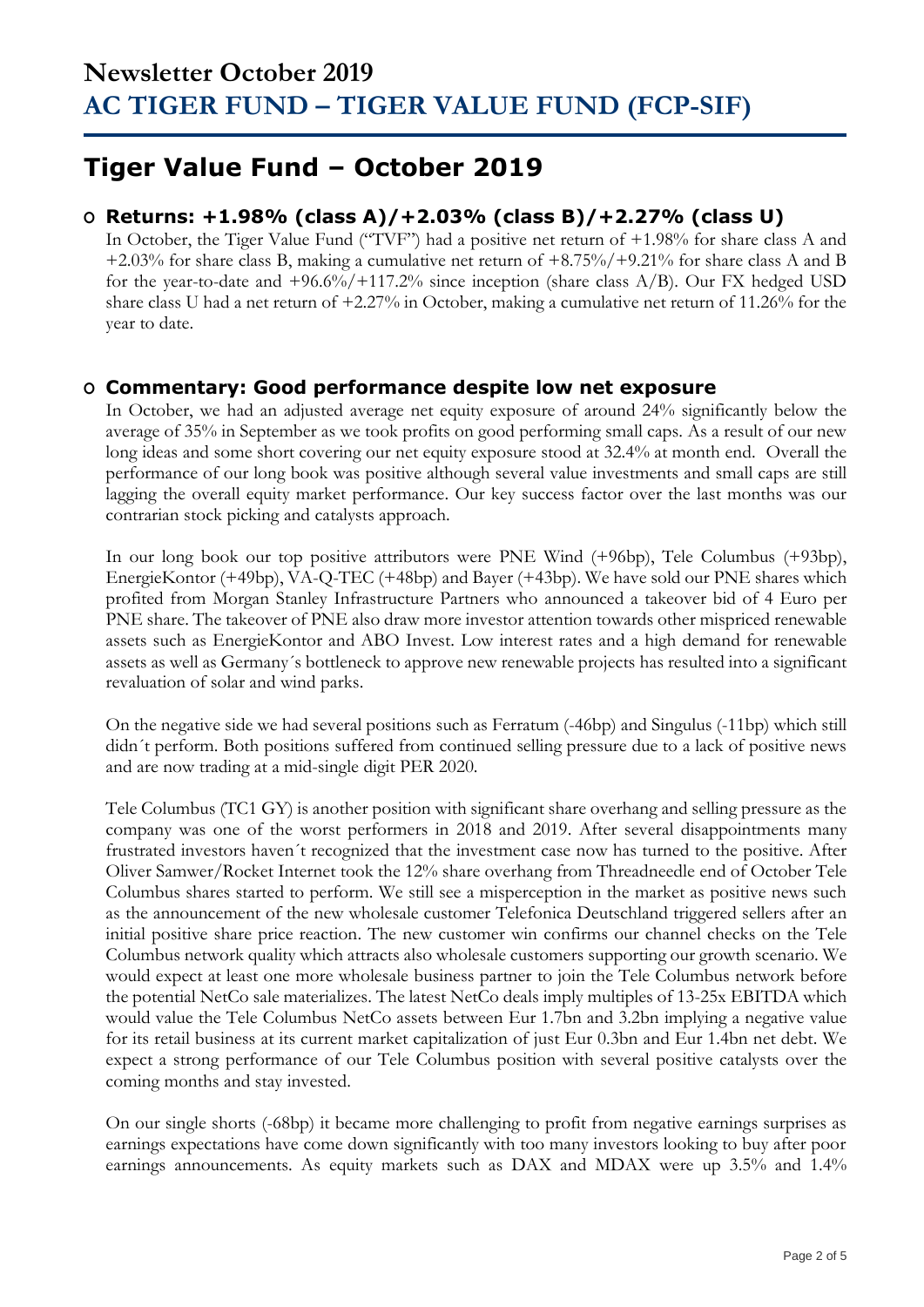respectively our DAX Put Option hedges burdened our performance by another -7bp. We will continue to apply additional DAX Put hedges to be prepared for a larger market draw down.

#### **O Outlook: Earnings recovery already being priced in**

European equity markets had another strong month in October with the DAX advancing +3.5% and the Stoxx Europe 600 (SXXR) gaining +1.0% despite continued lackluster economic data and poor Q3 earnings results. While Q3 earnings seem to reflect the poor economic environment with the Stoxx Europe 600 now expected to decline -8.4%  $y/y$  for Q4 2019 earnings growth is expected at +7% and for 2019 as a whole +1%, which seems quite optimistic given the accelerated economic slowdown. For 2020 consensus estimates are even higher at +13%. Given the strong market recovery and optimistic consensus estimates, a fairly substantial earnings recovery is already priced into the market. The DAX now trades at a 12-month trailing P/E of 19x, the highest since the 2008/09 recession. On forward P/E, the ratio is 15.5x, the highest since March 2015. This implies an overall quite poor risk/reward for the DAX and the European equity markets.

The recent equity market rally has mainly been underpinned by easier monetary policy (as we alluded to in last month's newsletter "it's Déjà vu all over again"). As expected, the FED cut the fed funds rate another 25bp last week. In addition, the FED is performing daily REPO's and a "temporary" QE to the tune of \$60bn per month to raise bank reserves in the US banking system after the liquidity crunch earlier in September. In Europe, the ECB restarted QE on November 1, buying back €20bn of bonds monthly on an open-ended basis. Despite these efforts, bond yields have been rising in both the US and Europe in recent months. Notwithstanding slower growth and more monetary stimulus, bond yields seem to have bottomed, at least short term.

As mentioned previously, we remain defensively positioned and mainly exposed to contrarian and catalyst investment ideas. In our opinion, growth stocks remain significantly overvalued and overcrowded longs and while some cyclical/industrial stocks look fairly inexpensive, earnings estimates are still too high, and the economic cycle has still not bottomed (contrary to current market belief). We believe that the Fear Of Missing Out (FOMO) can drive the equity market higher which would create more short selling opportunities as earnings estimates are further lowered, but we find also ample long ideas with various value stocks still trading at multiyear lows.

*The Tiger Value Fund Desk, 5th November 2019*

 **Matthias Rutsch Marc Schädler Peter Irblad**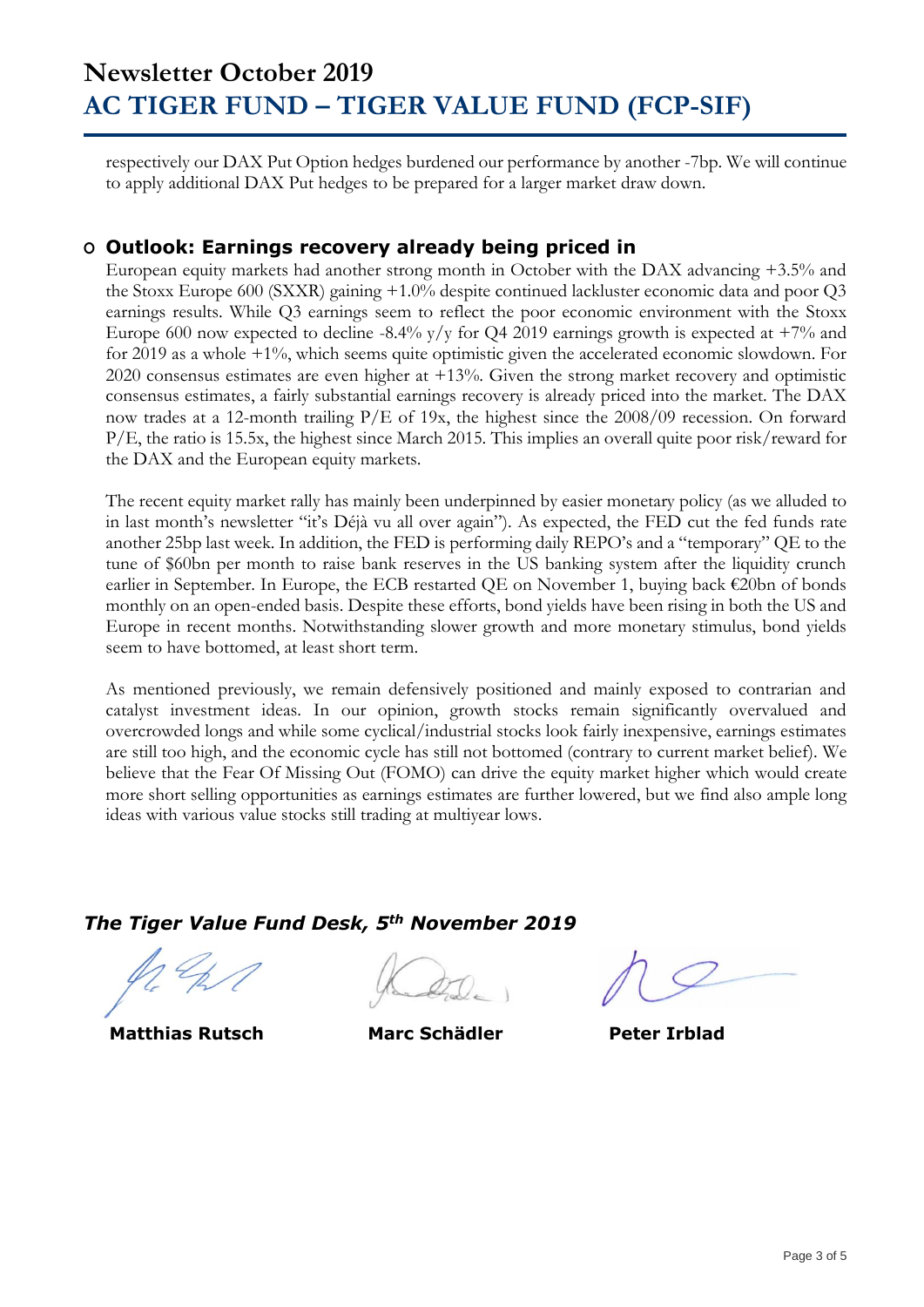#### **Objectives**

The objective is to identify undervalued companies with external catalysts and/or initiate pro-active measures to create shareholder value. The fund aims for a 5 year return of 10-15% p.a. with strong focus on capital preservation.

#### **Investment Strategy**

The Investment Advisor is a specialized fundamental European long/short equity investment manager. The investment philosophy is based on seeking out undervalued value creating companies where we see upcoming catalysts and/or value creation measures that could improve the intrinsic value of the company and drive shareholder returns. At the same time we seek to profit from identifying overvalued value destroying companies where the intrinsic value is continuously being eroded. For each position we perform a detailed analysis including a 360 degree research process and 10 point scoring system (further details are available in our DDQ of investor presentation). The managers foresee a direct dialog with the company as well as with other shareholders to support management to initiate value creating measures. Their partner network i.e. other shareholders, consultants, sector experts, media etc. will help to impact positive change.

The fund intends to engage in 20-40 long investments (excl. residual positions, options and fixed income) with a target net long exposure of around 20-60%. The geographic focus is likely to be Germany, Switzerland and Austria.

| <b>Fund Information</b>  |                             | <b>Fee Structure and Risk Management</b> |                        |
|--------------------------|-----------------------------|------------------------------------------|------------------------|
| Currency                 | <b>EUR</b>                  | Admin/Custodian Fee                      | Up to 0.49%            |
| Legal Entity             | <b>FCP-SIF</b>              | Advisory (Mgmt) Fee                      |                        |
| <b>Fund Domicile</b>     | Luxembourg                  | Share Class A/U                          | 2.00%                  |
| <b>Fund Structure</b>    | Open-ended multi-class      | Share Class B                            | 1.50%                  |
| Style mandate            | Long/Short and Active Value | Performance Fee                          |                        |
| Investment Minimum       |                             | Share Class A/U                          | 20%                    |
| Share Class A/U          | € 125,000 / US-\$ 125,000   | Share Class B                            | 15%                    |
| Share Class B            | € 5,000,000                 | Hurdle Rate                              | None                   |
| Sub. Frequency           | Monthly                     | High Water Mark                          | Yes.                   |
| Red. Frequency           | Monthly                     | Eligible Investors                       | See Issue Document     |
| <b>Redemption Notice</b> |                             | Leverage                                 | Maximum 200% of NAV    |
| Share Class A/U          | 5 business days*            | Fund Benchmark                           | CS HF Index L/S Equity |
| Share Class B            | 6 months                    |                                          |                        |

\*) The redemption notice has to be send to the Administrator five business days prior to month end (cut-off 5pm). Therefore the redemption term is monthly with a notice period of 5 days. Please see the offering document for further information.

Investors: Sales documents may not be forwarded to investors other than those who meet the 'experienced investor' requirements under the Law of 2007.

#### **Fund Advisor Details and Service Providers**

| <b>Management Company</b>     | Alceda Fund Management SA       |
|-------------------------------|---------------------------------|
| <b>Investment Advisor</b>     | Tiger Asset Management GmbH     |
| <b>Swiss Representative</b>   | <b>ACOLIN Fund Services AG</b>  |
| <b>Prime Broker/Custodian</b> | SEB AB / SEB SA                 |
| <b>Administrator</b>          | European Fund Administration SA |
| <b>Auditor</b>                | Price Waterhouse Coopers        |